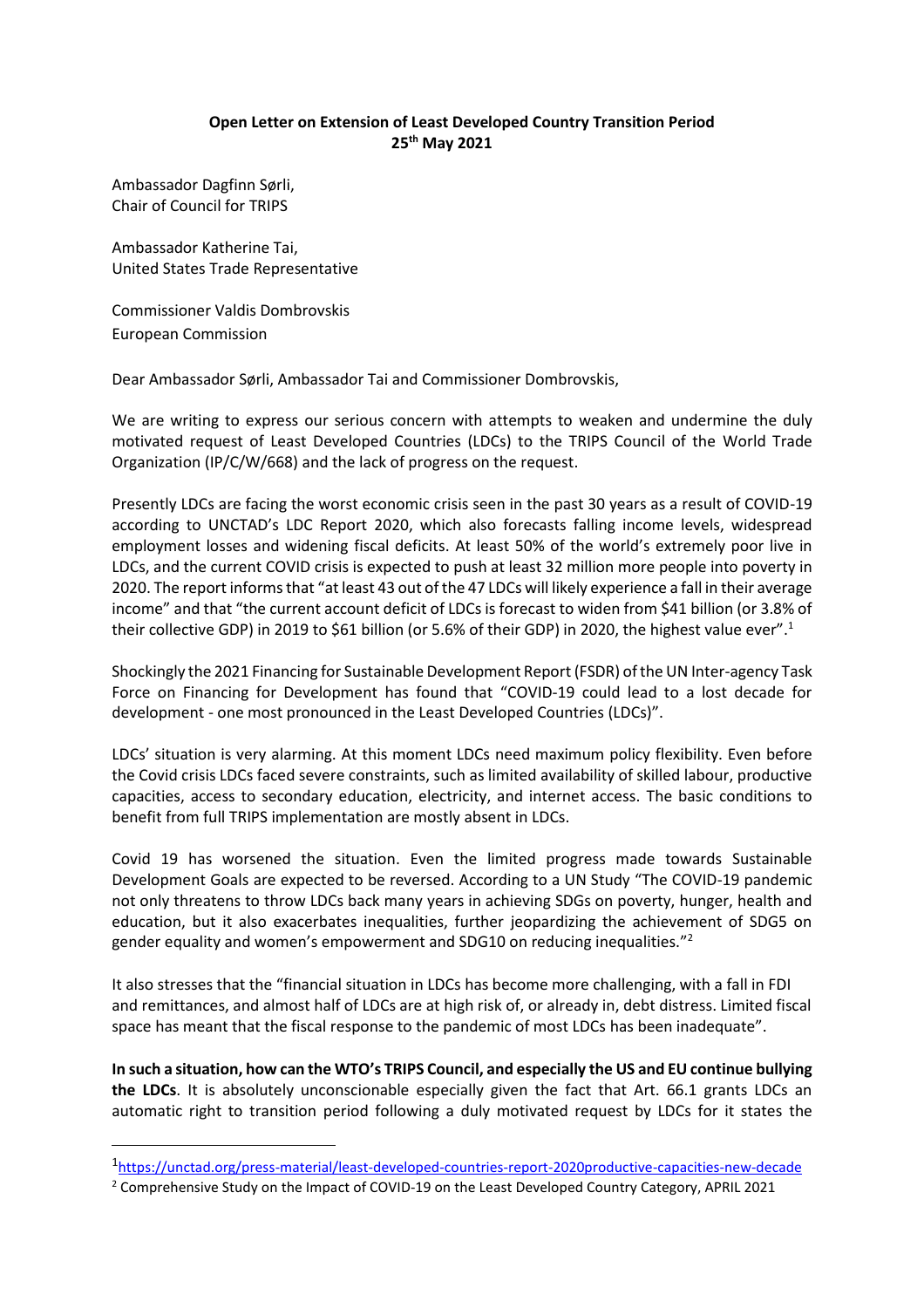"Council for TRIPS *shall*, upon duly motivated request by a least-developed country Member, *accord*  extensions of this period."

However, it is appalling that more than 6 months since the request was made, at a time of a global unprecedented crisis, with the most vulnerable bearing the worst impact, the WTO TRIPS Council has yet to grant the LDCs' request.

Short transition periods granted in the past have proven to be inadequate. And it is clear, now more than ever LDCs will require the transition period to continue post-graduation as the exceptional developmental challenges LDCs are facing will continue even after graduation. We also recall that the international community through UN resolutions 59/209 of 20 December 2004 and 67/221 of 21 December 2012, have called for the continuation of existing special and differential measures postgraduation.

## **We call on the US and EU to urgently and unequivocally support the LDCs' request and for the WTO TRIPS Council to adopt the proposed decision text in IP/C/W/668.**

cc. David Bisbee Charge d'affairs a.i. U.S. Mission to the World Trade Organization

cc: Mr. João Aguiar Machado

Ambassador, Permanent Representative of the European Union to the World Trade Organization

Signed,

**BAKI Landry**, Université Joseph KI ZERBO/ Ouagadougou, Burkina Faso **BAKI Cyrille**, MAAHM Burkina, Burkina Faso **BANCE Benjamin**, MROD/BF, Burkina Faso **BANDRE Estelle**, Université Joseph Ki Zerbo, Burkina Faso **BANHORO Bienvenu Yalabola**, Université Joseph Ki ZERBO/Club des Etudiants en Pharmacie du Burkina Faso, Burkina Faso **BEN BARKA Najim**, IPSF/FAPH/AEP, Mali **BIKIENGA Jeannette**, Université Joseph KI ZERBO, Burkina Faso **BOINA Alida**, Etudiant en pharmacie, Burkina Faso **BONKOUNGOU Dakiswende Djamila Octavie,** Université Joseph Ki Zerbo, Burkina faso **CAMARA Moussa**, FESPAO, Côte d'Ivoire **COMPAORE Elisabeth**, Association Shalom pour le monde (ASham), Burkina Faso **COULIBALY Yaya**, Direction de la Pharmacie et du Médicament, Mali **DABIRE Azaymbor Frédéric**, JEC Dano, Burkina Faso **DAH Mambora Gwladys**, CEPHARM-BF/ Université Joseph Ki Zerbo/Burkina Faso **FIAGAN David**, IPSF Togo **GUEMBRE Adama**, Gouvernement jeunesse Burkina, Burkina Faso **ILBOUDO Rodrigue**, Usta, Burkina Faso **KANGAMBEGA Serge**, Etat de Ouagadougou, Burkina Faso **KAGONE Ada Yasmine**, Nazi Boni, Burkina Faso